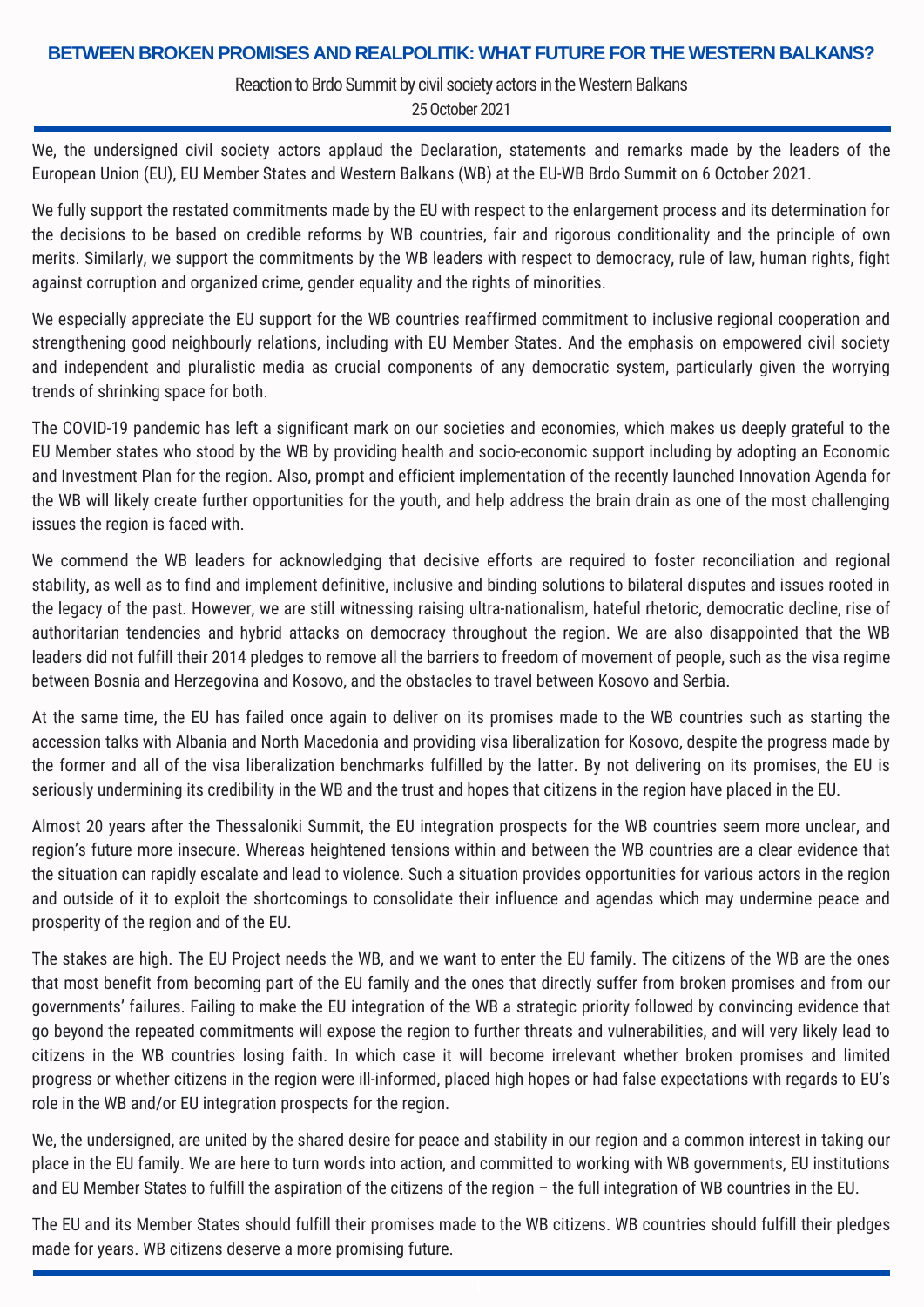### **BETWEEN BROKEN PROMISES AND REALPOLITIK: WHAT FUTURE FOR THE WESTERN BALKANS?**

# **Signatories alphabetically (1/2):**

- 1. Albanian Center for Good Governance (ACGG), Albania
- 2. ALFA Centar, Montenegro
- 3. Arjeta Maka, civil society activist, Kosovo
- 4. Asocijacija za promociju poslovanja (APROPO), Bosnia and Herzegovina
- 5. Association for Democratic Prosperity (ADP– Zid), Montenegro
- 6. Avdyl Gashi, civil society activist, Kosovo
- 7. Balkan Civil Society Development Network (BCSDN), Republic of North Macedonia
- 8. Balkan Green Foundation (BGF), Kosovo
- 9. Build Green Group, Albania
- 10. Building Blocks for Success (B.E.N. NGO), Kosovo
- 11. Center for Advocacy and Democratic Development (CADD), Serbia
- 12. Center for Democratic Transition (CDT), Montenegro
- 13. Center for Economic Prosperity and Freedom (CEPS), Montenegro
- 14. Center for Education and Gathering (COD), Jajce, Bosnia and Herzegovina
- 15. Center for Euro-Atlantic Studies (CEAS), Serbia
- 16. Center for Political Courage (CPC), Kosovo
- 17. CIVIL, Republic of North Macedonia
- 18. Community Business Development Center (CBDC), Kosovo
- 19. Debate Center, Kosovo
- 20. European Movement in Serbia (EMinS), Serbia
- 21. Fondacija za Razvoj i Demokraciju (FRD), Bosnia and Herzegovina
- 22. Forum MNE, Montenegro
- 23. Gender Alliance for Development Centre (GADC), Albania
- 24. Global Shapers Community Prishtina, Kosovo
- 25. GUIDKES-Kosovo Tourist Guides Association, Kosovo
- 26. HandiKOS, Kosovo
- 27. Humanity in Action, Bosnia and Herzegovina
- 28. iACT, Montenegro
- 29. Initiative for Progress (INPO), Kosovo
- 30. Institute for Democracy and Development (IDD), Republic of North Macedonia
- 31. Institute for Development Policy (INDEP), Kosovo
- 32. Institute for Project Management and Development (IPMR), Republic of North Macedonia

1

- 33. Institute for Territorial Economic Development (InTER), Serbia
- 34. Instituti per Zhvillim dhe Integrim (IZHI), Kosovo
- 35. International Debate Education Association (IDEA), Republic of North Macedonia
- 36. Kosovo Law Institute (KLI), Kosovo
- 37. Kosovo Youth Atlantic Treaty Association (KYATA), Kosovo
- 38. Krenar Shala, civil society activist, Kosovo
- 39. Lawyers' [Committee](http://en.yucom.org.rs/) for Human Rights (YUCOM), Serbia
- 40. LGBT Forum Progress, Montenegro
- 41. LGBTIQ Social Center, Montenegro
- 42. Mirjana Maslovar, civil society activist, Montenegro
- 43. Mitrovica Women Association for Human Rights, Kosovo
- 44. Montenegro Film Festival, Montenegro
- 45. NGO 4 LIFE, Montenegro
- 46. NGO AKTIV, Kosovo